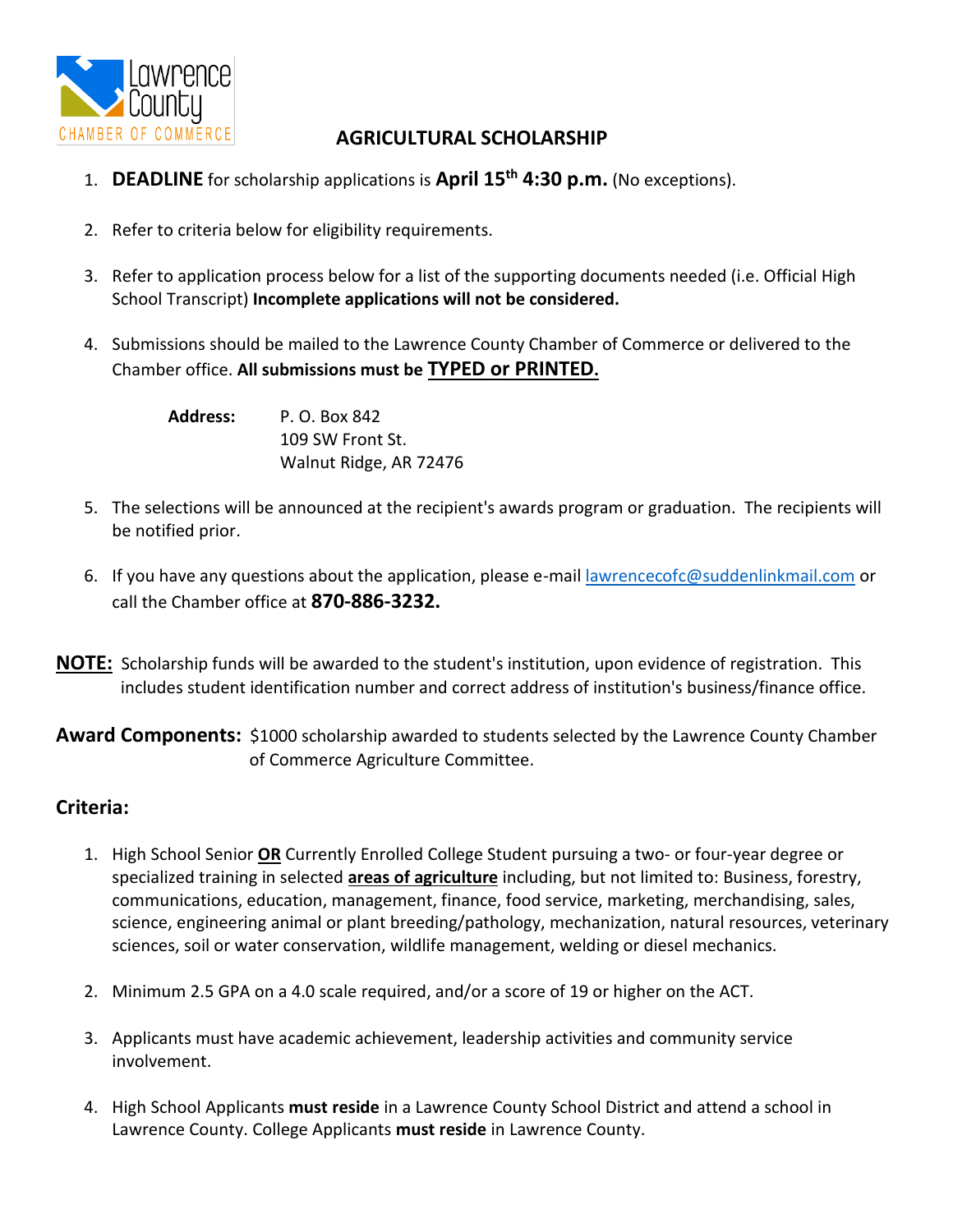

# **Lawrence County Chamber of Commerce Agricultural Scholarship**

# **Student Data Form**

|                       |                                  |                                                 | PERSONAL INFORMATION         |                        |                       |                  |                       |  |
|-----------------------|----------------------------------|-------------------------------------------------|------------------------------|------------------------|-----------------------|------------------|-----------------------|--|
| <b>Full Name</b>      |                                  |                                                 |                              |                        |                       |                  |                       |  |
|                       | Last                             |                                                 | <b>First</b>                 |                        |                       |                  | <b>Middle Initial</b> |  |
| <b>Mailing</b>        |                                  |                                                 |                              |                        |                       |                  |                       |  |
| <b>Address</b>        | Street Address/ P. O. Box Number |                                                 |                              |                        |                       | Apartment/Unit # |                       |  |
|                       |                                  |                                                 |                              |                        |                       |                  |                       |  |
|                       | City                             |                                                 |                              | <b>State</b>           | Zip Code              |                  |                       |  |
| <b>Physical</b>       |                                  |                                                 |                              |                        |                       |                  |                       |  |
| <b>Address</b>        | <b>Street Address</b>            |                                                 |                              |                        |                       | Apartment/Unit # |                       |  |
|                       |                                  |                                                 |                              |                        |                       |                  |                       |  |
|                       | City                             |                                                 |                              | <b>State</b>           | Zip Code              |                  |                       |  |
|                       |                                  |                                                 |                              |                        |                       |                  |                       |  |
|                       | <b>Home Phone</b>                |                                                 |                              | <b>Cell Phone</b>      |                       |                  |                       |  |
|                       |                                  |                                                 | <b>Birth</b>                 |                        |                       |                  | <b>Male</b>           |  |
| <b>Email</b>          |                                  |                                                 | <b>Date</b>                  |                        |                       | Gender           | Female                |  |
| <b>Father</b>         |                                  |                                                 |                              |                        |                       |                  |                       |  |
|                       | Name                             |                                                 | Occupation                   |                        | Employer              |                  |                       |  |
| <b>Mother</b>         |                                  |                                                 |                              |                        |                       |                  |                       |  |
|                       | Name                             |                                                 | Occupation                   |                        | Employer              |                  |                       |  |
|                       |                                  |                                                 |                              |                        |                       |                  |                       |  |
|                       |                                  |                                                 | <b>EDUCATION INFORMATION</b> |                        |                       |                  |                       |  |
|                       |                                  |                                                 |                              | Graduation             |                       |                  |                       |  |
| <b>High School</b>    |                                  |                                                 |                              | <b>Date</b>            |                       |                  |                       |  |
|                       |                                  |                                                 |                              |                        |                       |                  |                       |  |
|                       |                                  | Institution/College attending/or plan to attend |                              |                        |                       |                  |                       |  |
| <b>Address</b>        |                                  |                                                 |                              |                        | Phone                 |                  |                       |  |
| <b>Area of Study</b>  |                                  |                                                 |                              | <b>Year in College</b> |                       |                  |                       |  |
| Or Major              |                                  |                                                 |                              |                        | (if already enrolled) |                  |                       |  |
|                       | <b>Future Occupation</b>         |                                                 |                              |                        |                       |                  |                       |  |
| <b>You're Seeking</b> |                                  |                                                 |                              |                        |                       |                  |                       |  |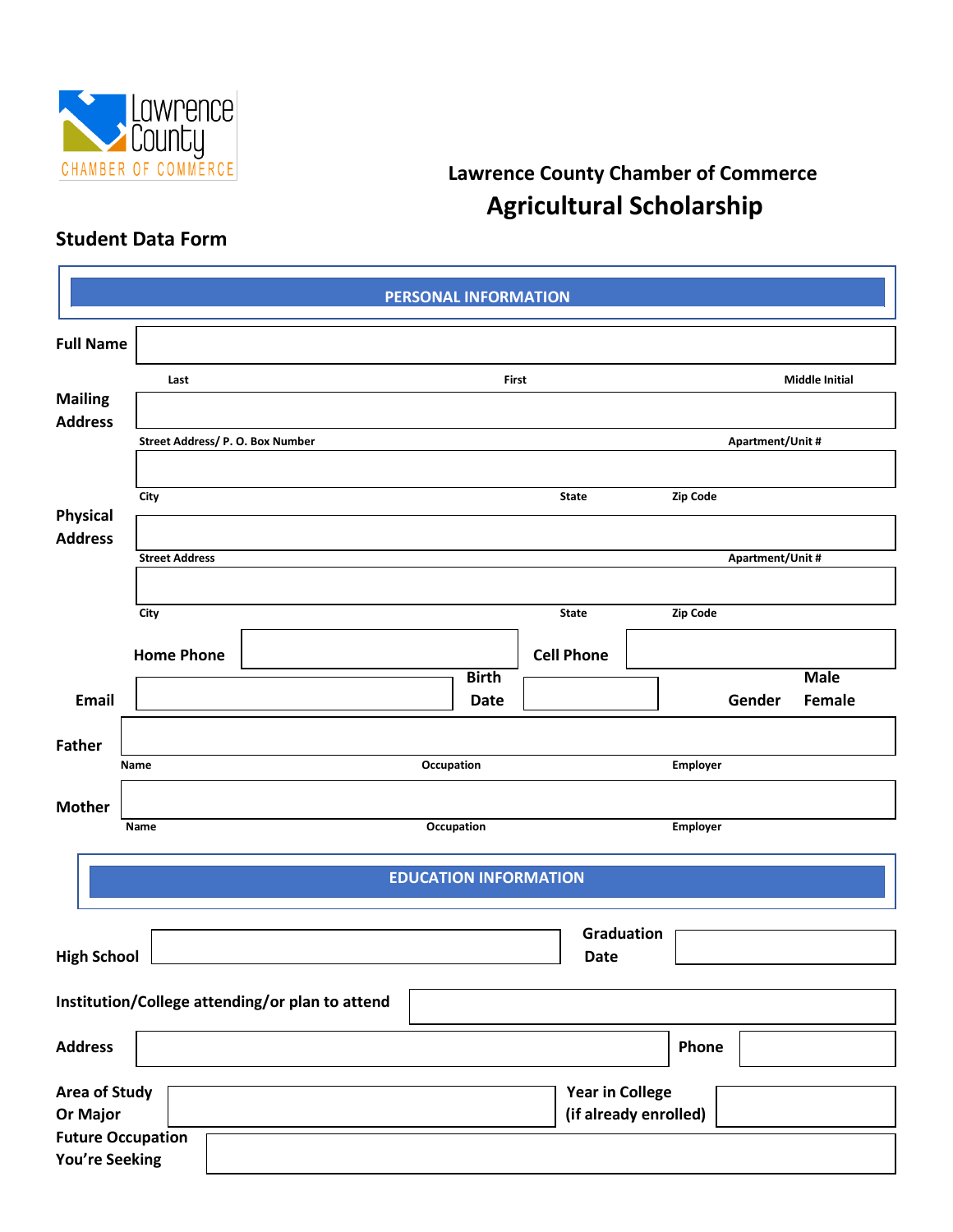### **Components of Application**

|            | A. The following items must be attached to this application in order for the application to qualify to be reviewed<br>by the scholarship committee.<br>Circle "YES" or "NO" to be sure you have attached each item as required. |                                                                                                                                   |  |  |  |  |
|------------|---------------------------------------------------------------------------------------------------------------------------------------------------------------------------------------------------------------------------------|-----------------------------------------------------------------------------------------------------------------------------------|--|--|--|--|
| <b>YES</b> | <b>NO</b>                                                                                                                                                                                                                       | Letter of recommendation.                                                                                                         |  |  |  |  |
| <b>YES</b> | Proof of college acceptance or current student enrollment must be produced, if selected as<br><b>NO</b><br>recipient. Scholarship will go directly to institution to be applied to tuition costs.                               |                                                                                                                                   |  |  |  |  |
| <b>YES</b> | <b>NO</b>                                                                                                                                                                                                                       | Most recent high school transcript and ACT score.                                                                                 |  |  |  |  |
| <b>YES</b> | <b>NO</b>                                                                                                                                                                                                                       | Personal Essay. How will you and your plan for the future have a positive impact on the<br>agriculture future of Lawrence County? |  |  |  |  |

#### **STATEMENT OF ACCURACY**

I hereby affirm that all the above stated information provided by me is true and correct to the best of my knowledge. I also consent that my picture may be taken and used for any purpose deemed necessary to promote the Lawrence Co. Chamber of Commerce Agriculture Scholarship program.

I hereby understand that if chosen as a scholarship winner, I must provide evidence of enrollment/registration at the post-secondary institution of my choice before scholarship funds can be awarded. They will be presented directly to institution.

| Signature of scholarship applicant: |  |  |  |  |
|-------------------------------------|--|--|--|--|
|-------------------------------------|--|--|--|--|

Signature of parent/guardian of applicant: \_\_\_\_\_\_\_\_\_\_\_\_\_\_\_\_\_\_\_\_\_\_\_\_\_\_\_\_\_\_\_\_Date: \_\_\_\_\_\_\_\_\_\_\_\_\_\_\_\_\_\_\_ (Required if applicant is under 18 years of age)

**REMEMBER**

**The DEADLINE is Monday, April 15th at 4:30 p.m.!**

**Applications received after 4:30 p.m. will NOT be considered.**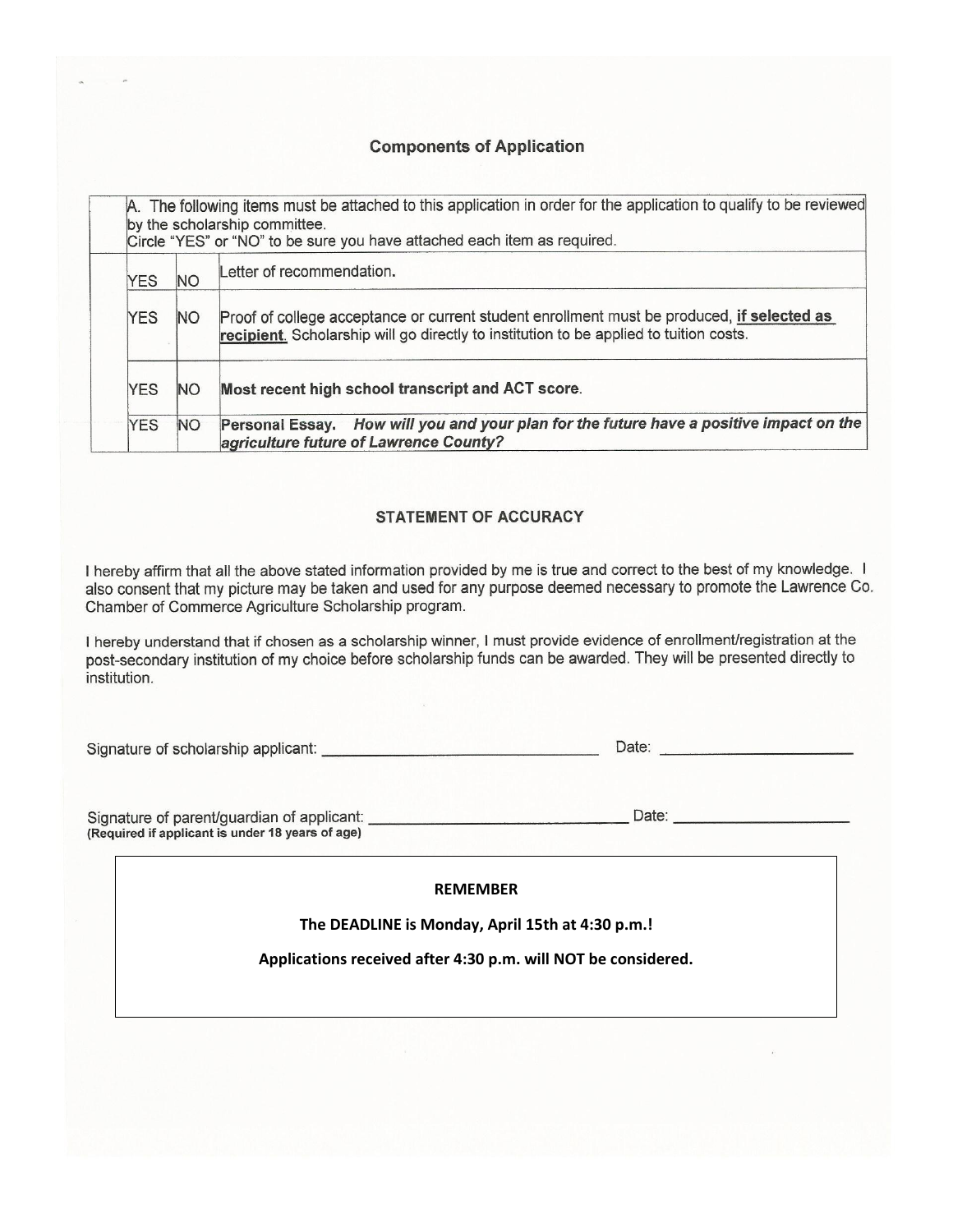# Answers to the following questions may be listed on additional sheets if more room is needed.

|  |  | What are your educational and professional goals and objectives? |  |  |
|--|--|------------------------------------------------------------------|--|--|

 $\sqrt{1}$ 

 $\overline{2}$ 

 $\overline{3}$ 

List your academic honors, awards and membership activities while in high school:

List your community service activities, hobbies, outside interests, and extracurricular activities: